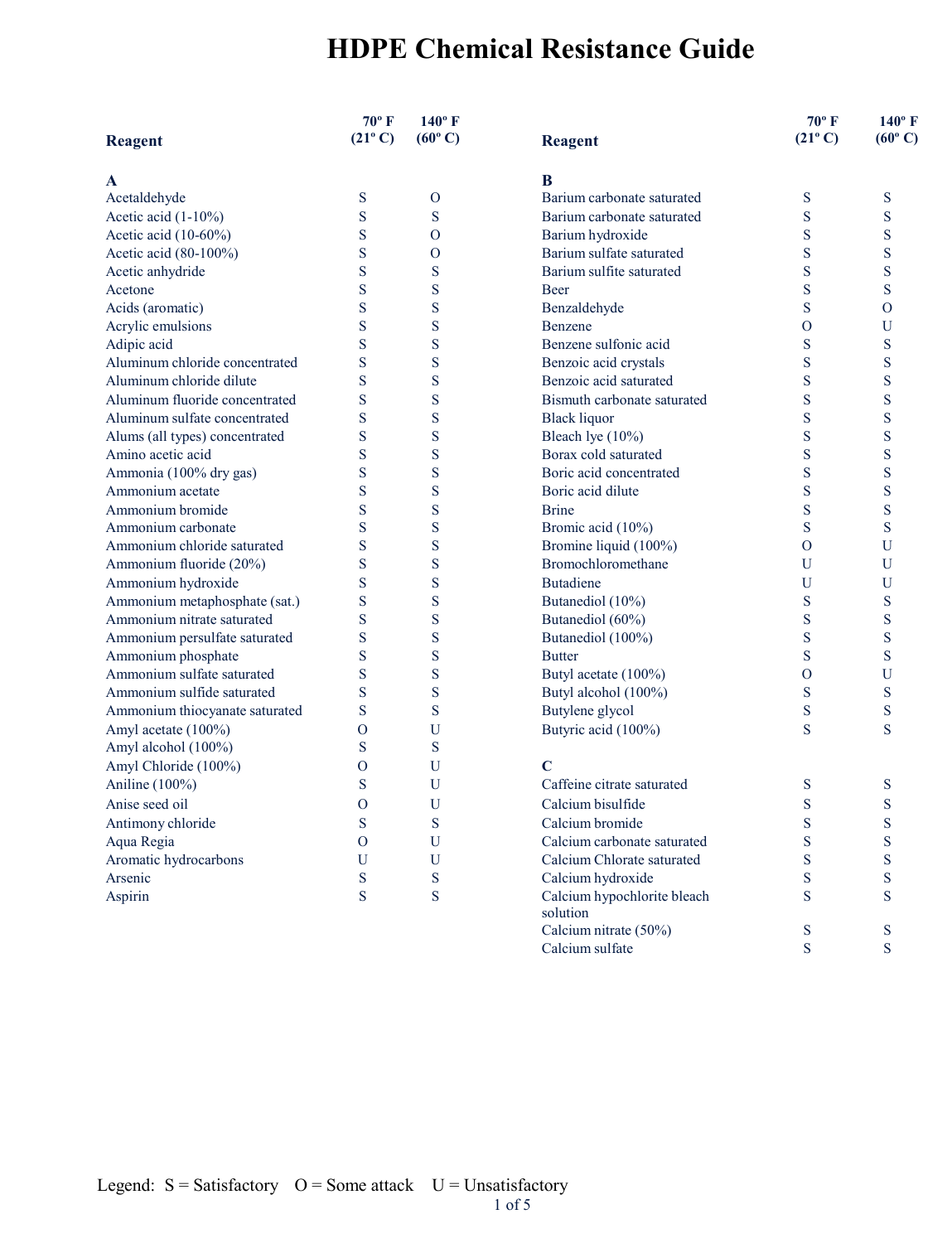|                               | $70^{\circ}$ F   | $140^{\circ}$ F  |                                  | $70^{\circ}$ F   | $140^\circ$ F           |
|-------------------------------|------------------|------------------|----------------------------------|------------------|-------------------------|
| <b>Reagent</b>                | $(21^{\circ} C)$ | $(60^{\circ} C)$ | <b>Reagent</b>                   | $(21^{\circ} C)$ | $(60^{\circ} \text{C})$ |
| Camphor crystals              | S                | S                | Dextrose saturated               | S                | S                       |
| Camphor oil                   | U                | U                | Dibutyl ether                    | $\overline{O}$   | U                       |
| Carbon dioxide (100% dry)     | S                | S                | Dichlorobenzene (ortho and para) | U                | U                       |
| Carbon dioxide (100% wet)     | S                | S                | Diethylene glycol                | S                | S                       |
| Carbon dioxide cold saturated | S                | S                | Dioxane                          | S                | S                       |
| Carbon disulphide             | $\overline{O}$   | U                | Disodium phosphate               | S                | S                       |
| Carbon monoxide               | S                | S                |                                  |                  |                         |
| Carbon tetrachloride          | U                | U                | E                                |                  |                         |
| Carbonic acid                 | S                | ${\bf S}$        | Emulsions (photographic)         | S                | S                       |
| Carnauba wax                  | S                | S                | Ether                            | $\mathbf{O}$     | $\Omega$                |
| Carrot juice                  | S                | S                | Ethyl acetate (100%)             | $\mathbf{O}$     | $\Omega$                |
| Castor oil concentrated       | S                | S                | Ethyl alcohol (35%)              | S                | S                       |
| Catsup                        | S                | S                | Ethyl alcohol (100%)             | S                | S                       |
| Caustic soda                  | S                | O                | Ethylbenzene                     | $\mathbf{O}$     | U                       |
| Cedar leaf oil                | U                | U                | Ethylene glycol                  | S                | S                       |
| Cedar wood oil                | U                | U                |                                  |                  |                         |
| Chlorine liquid               | $\mathbf{O}$     | U                | F                                |                  |                         |
| Chlorobenzene                 |                  |                  | Ferric chloride saturated        |                  |                         |
|                               | $\mathbf{O}$     | U                |                                  | S                | S                       |
| Chloroform                    | U                | U                | Ferric nitrate saturated         | S                | S                       |
| Chlorosulfonic acid (100%)    | U                | U                | Ferrous ammonium citrate         | S                | S                       |
| Chrome alum saturated         | S                | S                | Ferrous chloride saturated       | S                | S                       |
| Chromic acid (10-20%)         | S                | O                | Ferrous sulfate                  | S                | S                       |
| Chromic acid (50%)            | S                | $\mathbf O$      | Fluoboric acid                   | S                | S                       |
| Cider                         | S                | S                | Fluorine                         | S                | $\mathbf U$             |
| Cinnamon                      | S                | S                | Fluosilicic acid (32%)           | S                | S                       |
| Cinnamon oil                  | $\mathbf U$      | U                | Fluosilicic acid concentrated    | S                | S                       |
| Citric acid saturated         | S                | ${\bf S}$        | Formaldehyde (10-30%)            | S                | S                       |
| Citronella oil                | $\Omega$         | U                | Formaldehyde (30-40%)            | S                | $\overline{O}$          |
| Cloves (ground)               | S                | S                | Formic acid (20%)                | S                | S                       |
| Coconut oil alcohols          | S                | S                | Formic acid (50%)                | S                | S                       |
| Cod liver oil                 | S                | S                | Formic acid (100%)               | S                | S                       |
| Coffee                        | S                | S                | Fructose saturated               | S                | S                       |
| Copper chloride saturated     | S                | S                | Fuel oil                         | S                | U                       |
| Cooper cyanide saturated      | S                | S                | Furfural (100%)                  | $\Omega$         | U                       |
| Copper fluoride (2%)          | S                | S                | Furfuryl alcohol                 | S                | $\Omega$                |
| Copper nitrate saturated      | S                | S                |                                  |                  |                         |
| Copper sulfate dilute         | S                | S                | G                                |                  |                         |
| Copper sulfate saturated      | S                | S                | Gallic acid saturated            | S                | S                       |
| Corn oil                      | S                | S                | Gasoline                         | S                | $\mathbf U$             |
| Cottonseed oil                | S                | S                | Glucose                          | S                | S                       |
| Cranberry sauce               | S                | S                | Glycerine                        | S                | S                       |
| Cresols                       | S                | $\mathbf{O}$     | Glycol                           | S                | S                       |
| Cuprous chloride saturated    | S                | S                | Glycolic acid (30%)              | S                | S                       |
| Cuprous oxide                 | S                | S                | Grape juice                      | S                | S                       |
| Cyclohexane                   | $\mathbf U$      | U                | Grapefruit juice                 | S                | S                       |
| Cyclohexanone                 | $\mathbf U$      | U                |                                  |                  |                         |
|                               |                  |                  | H                                |                  |                         |
| D                             |                  |                  | Heptane                          | $\mathbf{O}$     | U                       |
| Decalin                       | S                | S                | Hexachlorobenzene                | S                | S                       |
| Detergents (synthetic)        | S                | S                | Hexane                           | U                | U                       |
| Developers (photogenic)       | S                | S                | Hydrobromic acid (50%)           | S                | S                       |
| Dextrin saturated             | S                | ${\bf S}$        |                                  |                  |                         |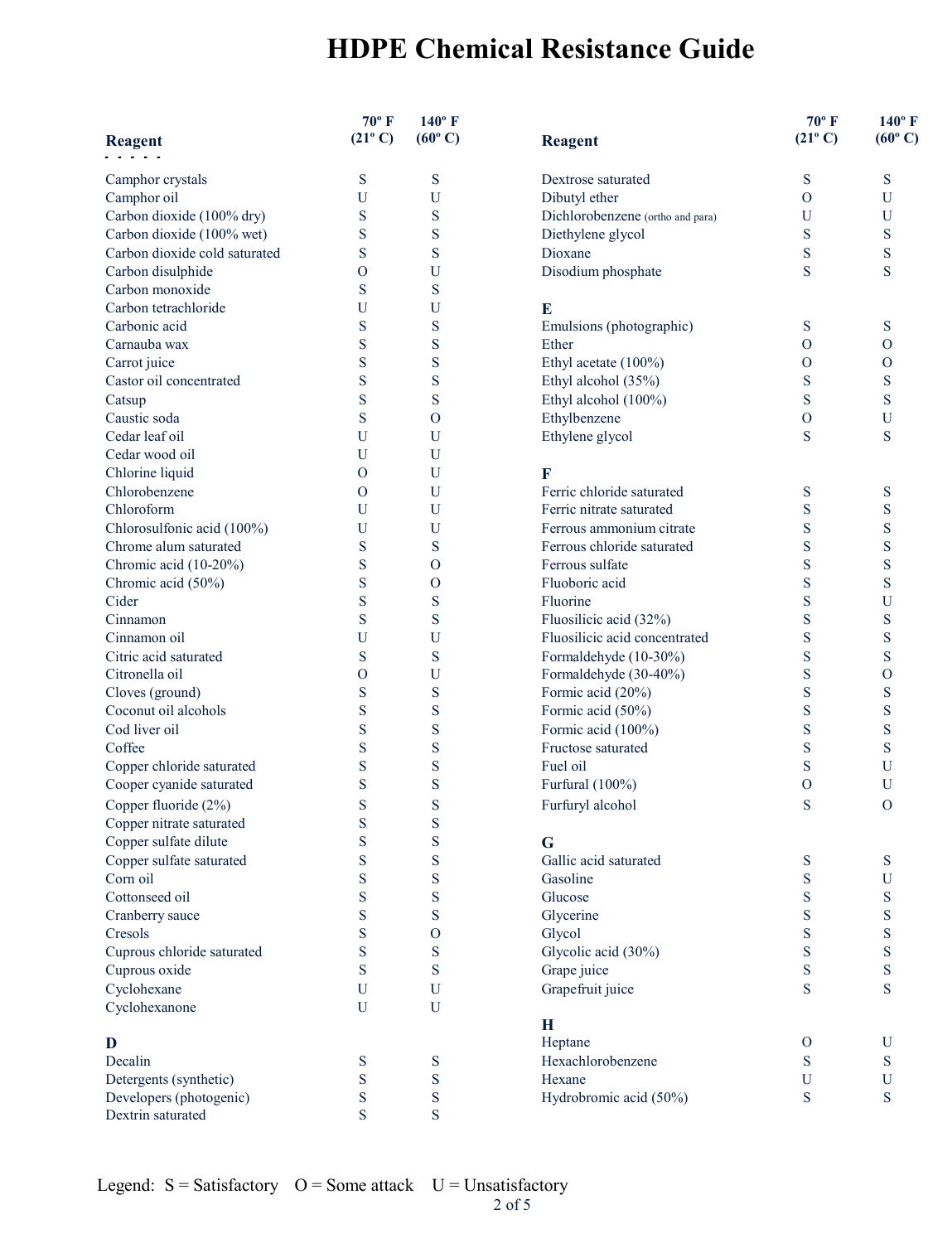|                                | $70^{\circ}$ F    | $140^\circ$ F    |                             | $70^{\circ}$ F   | $140^\circ$ F            |
|--------------------------------|-------------------|------------------|-----------------------------|------------------|--------------------------|
| <b>Reagent</b>                 | $(21^{\circ} C)$  | $(60^{\circ} C)$ | <b>Reagent</b>              | $(21^{\circ} C)$ | $(60^{\circ} \text{C})$  |
| Hydrochloric acid (10%)        | S                 | S                | Methylene chloride (100%)   | U                | $\mathbf U$              |
| Hydrochloric acid (30%)        | S                 | S                | Methylsulfuric acid         | S                | S                        |
| Hydrochloric acid (35%)        | S                 | S                | Milk                        | S                | S                        |
| Hydrocyanic acid               | S                 | S                | Mineral oils                | S                | $\mathbf U$              |
| Hydrocyanic acid saturated     | S                 | S                | Molasses                    | S                | S                        |
| Hydrofluoric acid (40%)        | S                 | S                | Mustard (prepared)          | S                | S                        |
| Hydrofluoric acid (60%)        | S                 | S                |                             |                  |                          |
| Hydrofluoric acid (75%)        | S                 | S                | N                           |                  |                          |
| Hydrogen (100%)                | S                 | S                | Naphtha                     | $\mathbf{O}$     | U                        |
| Hydrogen bromide (10%)         | S                 | S                | Naphthalene                 | S                | $\mathbf U$              |
| Hydrogen chloride dry gas      | S                 | S                | Natural gas (wet)           | S                | S                        |
| Hydrogen peroxide (30%)        | S                 | $\mathbf{O}$     | Nickel chloride saturated   | S                | S                        |
| Hydrogen sulfide               | S                 | S                | Nickel nitrate concentrated | S                | S                        |
| Hydroquinone                   | S                 | S                | Nickel sulfate              | S                | S                        |
| Hypochlorous acid concentrated | S                 | S                | Nicotinic acid              | S                | S                        |
|                                |                   |                  | Nitric acid (0-30%)         | S                | S                        |
| I                              |                   |                  | Nitric acid (30-50%)        | S                | $\mathbf{O}$             |
| Inks                           | S                 | S                | Nitric acid (70%)           | S                | $\mathbf{O}$             |
| Iodine crystals                | $\mathbf{O}$      | $\mathbf{O}$     | Nitric acid (95-98%)        | U                | $\mathbf U$              |
| Isobutyl alcohol               | S                 | S                | Nitrobenzene (100%)         | U                | $\mathbf U$              |
| Isopropyl alcohol              | S                 | S                | Nitroglycerine              | $\overline{O}$   | U                        |
| Isopropyl ether                | $\Omega$          | U                |                             |                  |                          |
|                                |                   |                  | $\mathbf 0$                 |                  |                          |
| K                              |                   |                  | Octane                      | S                | S                        |
| Kerosene                       | $\Omega$          | $\overline{O}$   | Oleum concentrated          | U                | U                        |
|                                |                   |                  | Olive oil                   | S                | S                        |
| L                              |                   |                  | Orange juice                | S                | S                        |
| Lactic acid (10%)              | S                 | S                | Oxalic acid dilute          | S                | S                        |
| Lactic acid (90%)              | S                 | S                | Oxalic acid saturated       | S                | S                        |
| Lanolin                        | S                 | S                | Ozone                       | $\overline{0}$   | $\Omega$                 |
| Lard                           | S                 | S                |                             |                  |                          |
| Lead acetate saturated         | S                 | S                | $\mathbf{P}$                |                  |                          |
| Lead nitrate                   | S                 | S                | Palm oil                    | S                | S                        |
| Lemon juice                    | S                 | S                | Paraffin oil                | S                | $\mathbf{O}$             |
| Lemon oil                      |                   |                  | Peanut butter               |                  |                          |
|                                | $\mathbf{O}$<br>S | U<br>${\bf S}$   |                             | S<br>S           | S<br>S                   |
| Lime juice                     |                   |                  | Pepper (fresh ground)       |                  |                          |
| Linseed oil                    | S                 | S                | Peppermint oil              | $\mathbf{O}$     | U                        |
|                                |                   |                  | Perchloric acid (50%)       | S                | $\overline{O}$           |
| M                              |                   |                  | Perchloroethylene           | $\mathbf U$      | U                        |
| Magnesium carbonate saturated  | ${\bf S}$         | ${\bf S}$        | Petroleum ether             | U                | $\mathbf U$              |
| Magnesium chloride saturated   | S                 | ${\bf S}$        | Petroleum jelly             | S                | S                        |
| Magnesium hydroxide saturated  | S                 | S                | Phenol                      | S                | S                        |
| Magnesium nitrate saturated    | S                 | S                | Phosphoric acid (0-30%)     | S                | S                        |
| Magnesium sulfate saturated    | S                 | S                | Phosphoric acid (30-90%)    | S                | S                        |
| Margarine                      | S                 | S                | Phosphoric acid (over 90%)  | S                | S                        |
| Mercuric chloride              | S                 | S                | Photographic solutions      | S                | S                        |
| Mercuric cyanide saturated     | S                 | S                | Phthalic anhydride          | S                | S                        |
| Mercurous nitrate saturated    | S                 | S                | Pickling baths              | S                | S                        |
| Mercury                        | S                 | S                | Hydrochloric acid           | S                | S                        |
| Methyl alcohol (100%)          | S<br>$\mathbf U$  | S<br>U           | Sulfuric acid               | S<br>S           | ${\bf S}$<br>$\mathbf U$ |
| Methyl ethyl ketone (100%)     |                   |                  | Sulfuric-nitric             |                  |                          |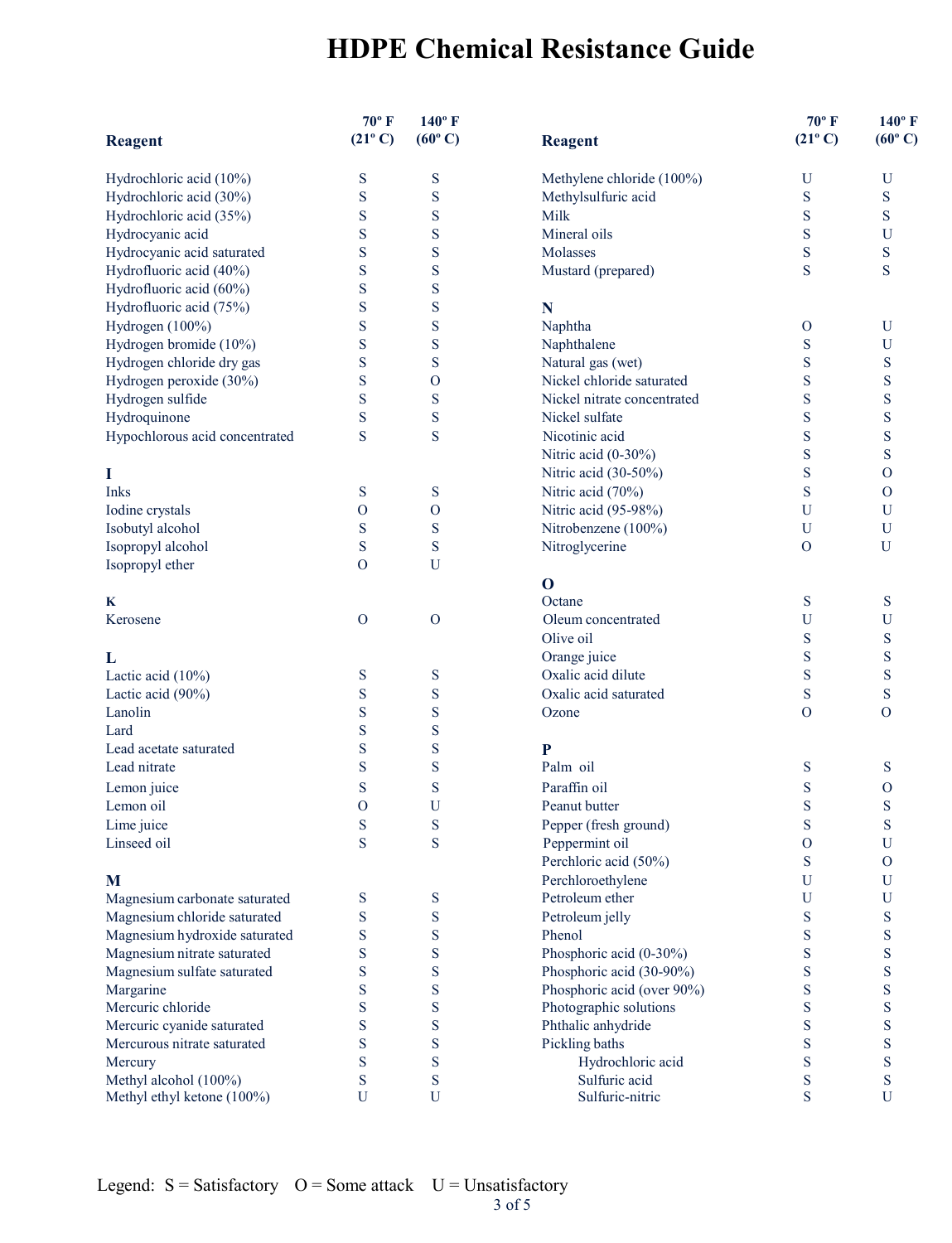| <b>Reagent</b>                  | $(21^{\circ} C)$ | $(60^{\circ} C)$ | <b>Reagent</b>                    | $(21^{\circ} C)$ | $(60^{\circ} C)$ |
|---------------------------------|------------------|------------------|-----------------------------------|------------------|------------------|
| Pine oil                        | $\overline{O}$   | U                | Sodium benzoate (35%)             | S                | S                |
| Plating solutions               |                  |                  | Sodium bicarbonate saturated      | S                | S                |
| <b>Brass</b>                    | S                | S                | Sodium bisulfate saturated        | S                | S                |
| Cadmium                         | S                | S                | Sodium bisulfite saturated        | S                | S                |
| Chromium                        | S                | S                | Sodium borate                     | S                | S                |
| Copper                          | S                | S                | Sodium carbonate concentrated     | S                | S                |
| Gold                            | S                | S                | Sodium chlorate saturated         | S                | ${\bf S}$        |
| Indium                          | S                | S                | Sodium chloride saturated         | S                | S                |
| Lead                            | S                | S                | Sodium cyanide                    | S                | S                |
| Nickel                          | S                | S                | Sodium dichromate saturated       | S                | S                |
| Rhodium                         | S                | S                | Sodium ferricyanide               | S                | ${\bf S}$        |
| Silver                          | S                | S                | Sodium ferricyanide concentrated  | S                | ${\bf S}$        |
| Tin                             | S                | S                | Sodium fluoride saturated         | S                | ${\bf S}$        |
| Zinc                            | S                | S                | Sodium hydroxide concentrated     | S                | S                |
| Potassium bicarbonate saturated | S                | S                | Sodium hypochlorite               | S                | ${\bf S}$        |
| Potassium borate (1%)           | S                | S                | Sodium nitrate                    | S                | S                |
| Potassium bromate (10%)         | S                | S                | Sodium nitrite                    | S                | S                |
| Potassium bromide saturated     | S                | S                | Sodium perborate                  | S                | S                |
| Potassium carbonate             | S                | S                | Sodium phosphate                  | S                | ${\bf S}$        |
| Potassium chlorate saturated    | S                | S                | Sodium sulfide (25% to saturated) | S                | ${\bf S}$        |
| Potassium chloride saturated    | S                | S                | Sodium sulfite saturated          | S                | ${\bf S}$        |
| Potassium chromate (40%)        | S                | S                | Sodium thiosulphate               | S                | S                |
| Potassium cyanide saturated     | S                | S                | Soybean oil                       | S                | S                |
| Potassium dichromate (40%)      | S                | S                | Stannic chloride saturated        | S                | S                |
| Potassium ferri / ferro cyanide | S                | S                | Stannous chloride saturated       | S                | S                |
| Potassium nitrate saturated     | S                | S                | Starch solution saturated         | S                | ${\bf S}$        |
| Potassium perborate saturated   | S                | S                | Stearic acid (100%)               | S                | ${\bf S}$        |
| Potassium perchlorate (10%)     | S                | S                | Sulfuric acid (0-50%)             | S                | ${\bf S}$        |
| Potassium permanganate (20%)    | S                | S                | Sulfuric acid (70%)               | S                | $\mathbf{O}$     |
| Potassium persulfate saturated  | S                | S                | Sulfuric acid (80%)               | S                | U                |
| Potassium sulfate concentrated  | S                | S                | Sulfuric acid (96%)               | $\Omega$         | U                |
| Potassium sulfide concentrated  | S                | S                | Sulfuric acid (98% concentrated)  | $\Omega$         | U                |
| Potassium sulfite concentrated  | S                | S                | Sulfuric acid (fuming)            | U                | U                |
| Propane gas                     | S                | S                | Sulfurous acid                    | S                | S                |
| Propargyl alcohol               | S                | S                |                                   |                  |                  |
| Propyl alcohol                  | S                | S                | т                                 |                  |                  |
| Propylene glycol                | S                | S                | Tannic acid (10%)                 | S                | S                |
| Pyridine                        | S                | 0                | Tartaric acid                     | S                | S                |
|                                 |                  |                  | Tea                               | S                | ${\bf S}$        |
| $\bf{R}$                        |                  |                  | Tetrahydrofuran                   | $\overline{O}$   | $\mathbf{O}$     |
| Rayon coagulating bath          | ${\bf S}$        | S                | Toluene                           | U                | U                |
| Resorcinol                      | S                | S                | Tomato juice                      | S                | S                |
|                                 |                  |                  | Transformer oil                   | S                | O                |
| S                               |                  |                  | Trichloroethylene                 | U                | U                |
| Salicylic acid                  | S                | S                | Trisodium phosphate saturated     | ${\bf S}$        | S                |
| Seawater                        | S                | S                | Turpentine                        | $\overline{O}$   | U                |
| Shortening                      | S                | S                |                                   |                  |                  |
| Silicic acid                    | S                | S                | U                                 |                  |                  |
| Silver nitrate solution         | S                | S                | Urea                              | ${\bf S}$        | S                |
| Soap solution concentrated      | ${\bf S}$        | S                | Urine                             | S                | S                |
| Sodium acetate saturated        | S                | S                |                                   |                  |                  |